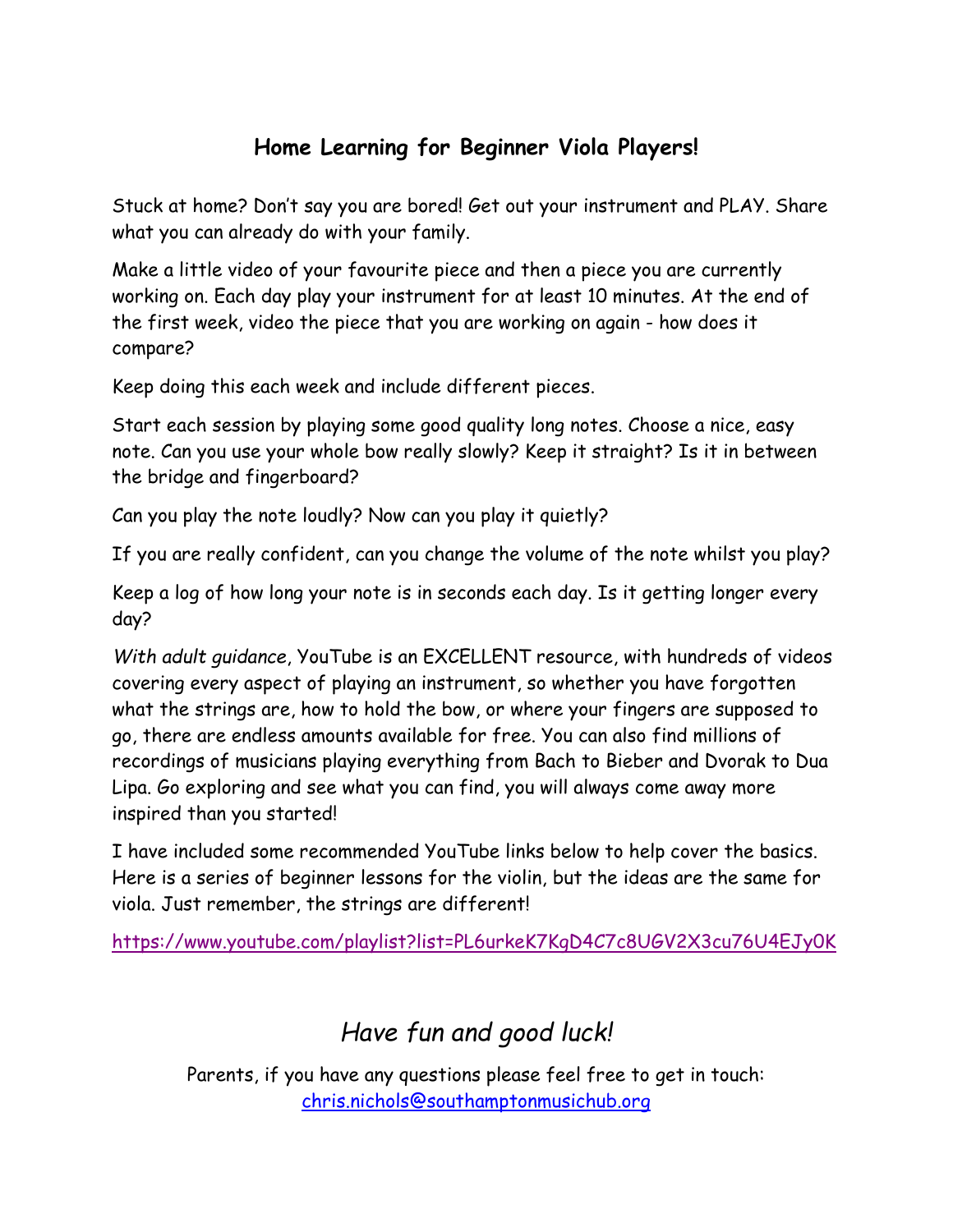## **New Viola Music**

Here are some notes to help you through the music we were planning to look at in the rest of the Spring Term and Summer Term. I have simplified some of the music and added notes/fingers to every tune. The pages are progressive, so please work through the tunes in order, not moving on until you are happy with the previous tune.

# **Two Finger Tunes**

The top line in your music shows you which note is produced by putting each finger on each string:



### **Two Finger Warm Ups**

Each of these warm ups should be practised slowly and several times on each string. Start with the D string. Make sure to put your left fingertip in the right place, and keep your first finger down when you add your second finger.

When you are happy with putting the fingers in the right place, try with the bow. If you need to revise the bow hold, I recommend this YouTube video: <https://www.youtube.com/watch?v=HcoOWGdIlgI>

*Remember: whole bows, keeping it straight and near to the bridge.*

### **Hot Cross Buns and Merrily We Roll Along**

Now on to the first tunes using both first and second finger. Approach these the same way you did the Warm Ups.

Step by step:

- 1. Feel the beat/pulse, and **clap** the rhythm.
- 2. **Pluck** the tune, first on the D string, then on all of the others.
- 3. **Bow** the tune, first on the D string, then on all of the others.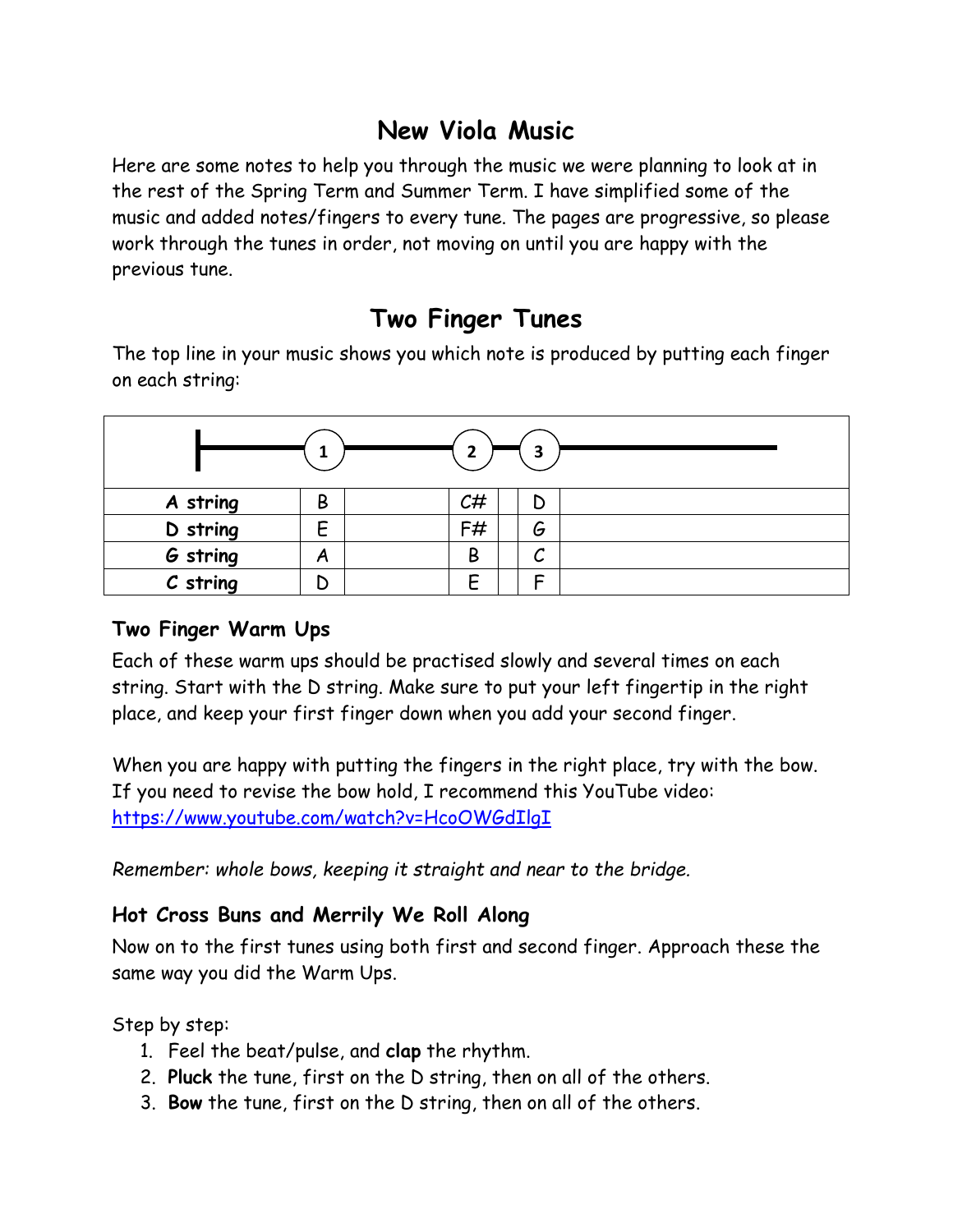|  |  |  |  | Hot Cross Buns Rhythms: |
|--|--|--|--|-------------------------|
|--|--|--|--|-------------------------|

|                |                | 0       | $\overline{a}$ |     |     |     |     |
|----------------|----------------|---------|----------------|-----|-----|-----|-----|
|                |                |         |                |     |     |     |     |
| Fly            | Fly            | Fly     | Shh            | Fly | Fly | Fly | Shh |
|                |                |         |                |     |     |     |     |
| 0 <sub>0</sub> | 0 <sub>0</sub> | 11      | 11             | 2   |     | 0   |     |
| ہے تھ          | ان ام          | ہے لہ   |                |     |     |     |     |
| Spi-der        | Spi-der        | Spi-der | Spi-der        | Fly | Fly | Fly | Shh |

#### **Other things to remember:**



- 1) **Alto Clef:** a special clef just for viola players!
- 2) **Key Signature:** tells you which notes are sharps or flats.
- 3) **Time Signature:** 4/4 tells you there are four beats in every bar (top number) and that each beat is a crotchet ('*fly'* ) long (bottom number)
- 4) **Bar Line:** these divide up each bar into groups of four beats.
- **5) Final/Repeat Bar Line:** the bold line tells you we have reached the end. The dots tell you to repeat back to either the beginning, or the other dots.

You can then use these same steps to learn Merrily We Roll Along! Do not worry if you don't master it on the first attempt...

*Practise little (10-20 minutes each time) and often (daily would be best!) and you can achieve anything!*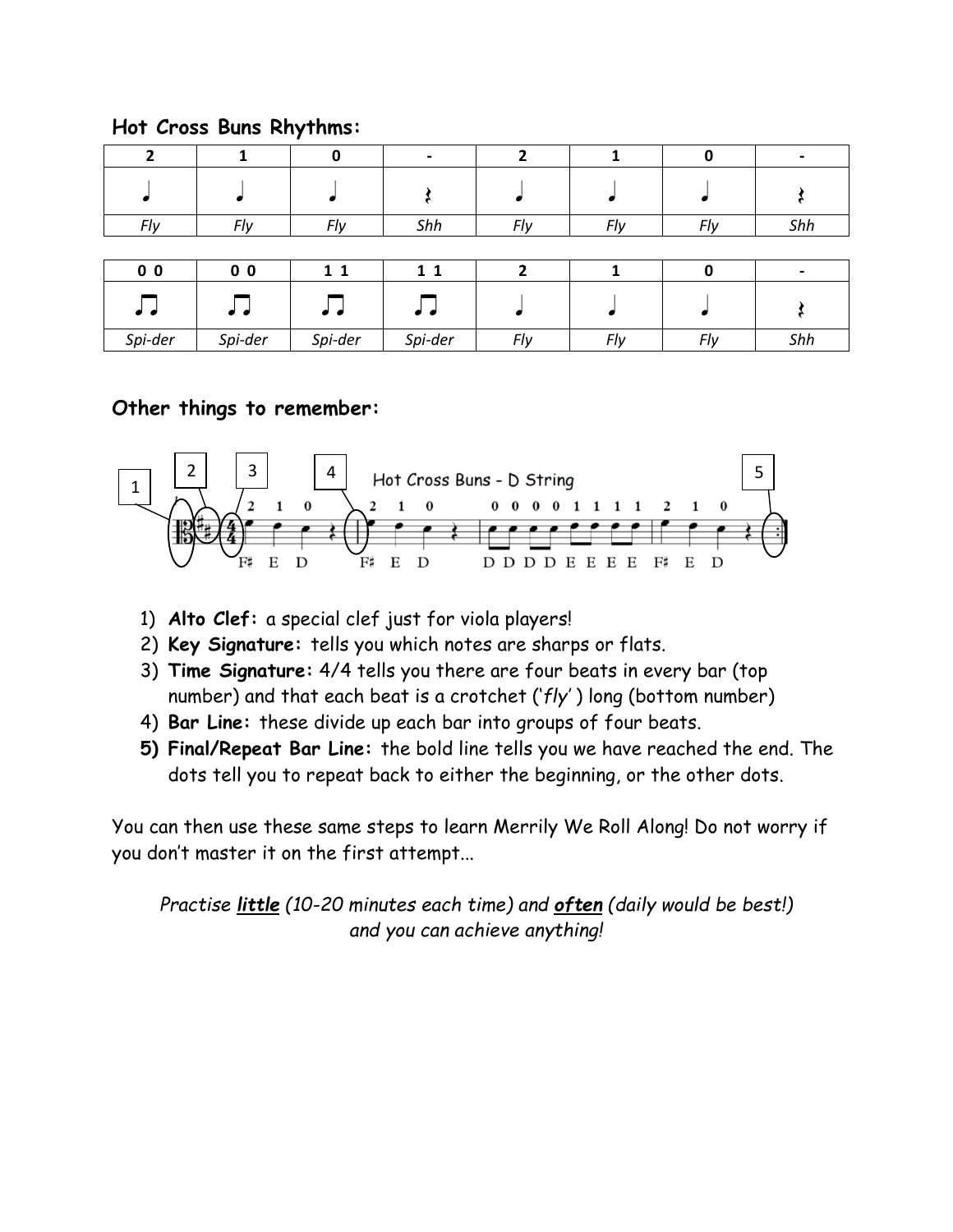# **Three Finger Tunes**

Start with the warm ups the same as before, learning them **plucking** then **bowing**. Can you play each one at least three times without stopping? Can you feel your fingers getting stronger?

With 'Jumps', make sure you put down finger 1, 1 **and** 2, then 1, 2 **and** 3, and remember there is a space between  $1<sup>st</sup>$  and  $2<sup>nd</sup>$  finger.

### **Cowboy Chorus and Clown Dance**

Both of these tunes contain a new note! They look like 'fly' notes but have a hole in. They are called Minims, they last for two beats and we are going to use the word 'bee' to remember them. I have also added semi-quavers (caterpillars) for later use:

|          |          |                     | ام ام ام            |
|----------|----------|---------------------|---------------------|
| Minim    | Crotchet | Quavers             | Semi-quavers        |
| 'Beeeee' | 'Flv     | 'Spi-der'           | 'Cat-er-pill-ar'    |
| 2 beats  | 1 beat   | $\frac{1}{2}$ beats | $\frac{1}{4}$ beats |

Cowboy Chorus is all on the D string. Clown Dance is all on the G string.

#### **Bonus challenge!**

Can you write these tunes out using letter names for every other string?

*For example:*

Cowboy Chorus on the G would start: B B B B C C C C... Clown Dance on D would start:  $D E F# F# G - G - ...$ 

The dash (-) after the G shows you that it is a **minim** and lasts for two beats.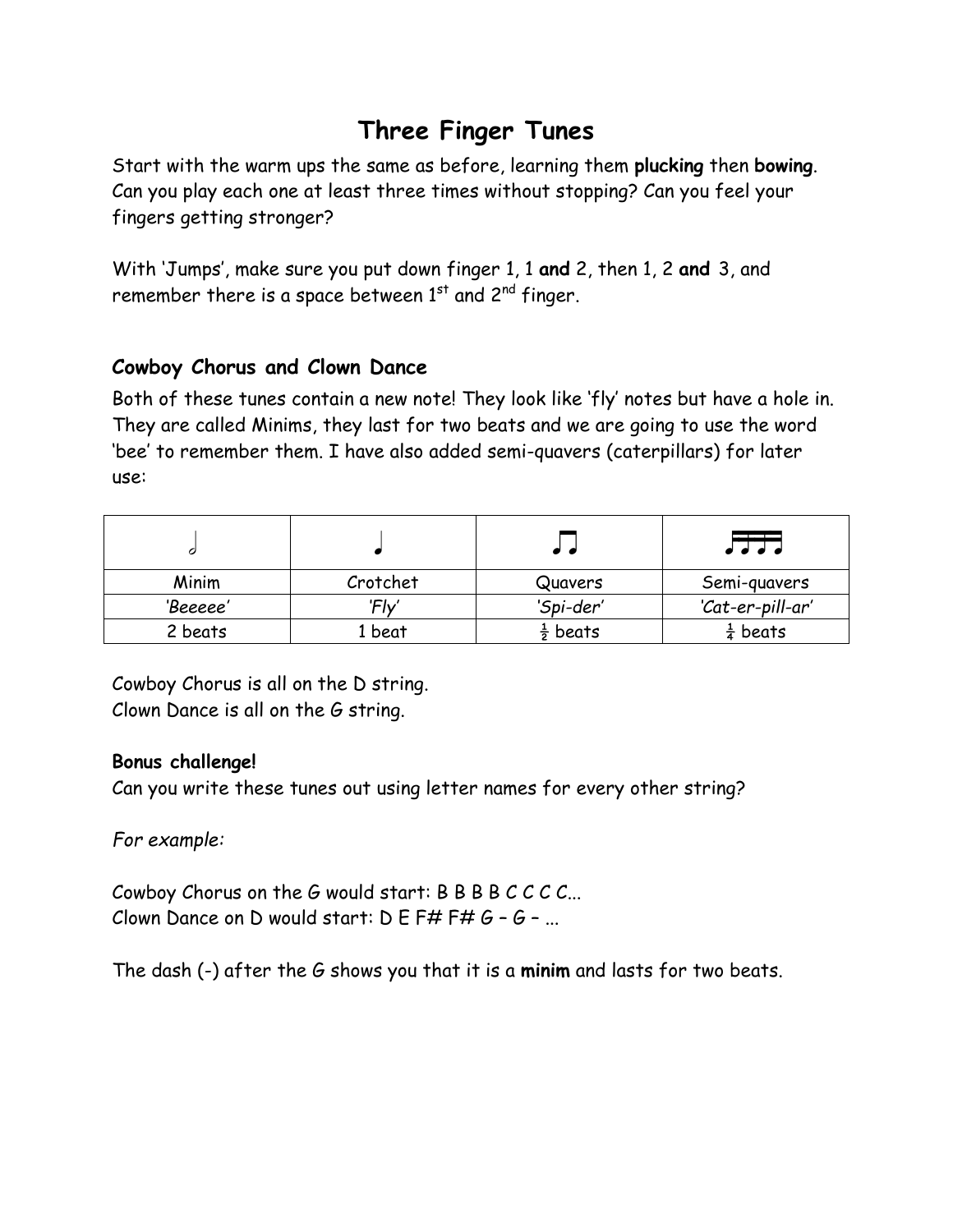### **Bonus Music**

This is where we start to put everything together, with a tune that everybody knows!

#### **Twinkle Twinkle Little Star**

This tune uses the D and A strings.

Start by feeling the pulse and clapping the **rhythm** all of the way through.

Then learn two bars at a tune:

- 1) Pluck the notes, making sure to put your fingers in the right place on the right strings.
- 2) Add the bow remember, long, straight bows, near the bridge.

Then do bars 3 and 4. Then bars 1 – 4.

Then learn bars 5 and 6 (the second line). **GOOD NEWS!** When you have completed that, you have learnt the whole tune, because bars 7 and 8 are the same as 5 and 6, and the last line is the same as the first!

After a few more days practise you will be able to play Twinkle Twinkle Little Star confidently on your viola, well done!

#### **Kookaburra**

*Kookaburra sits in the old gum tree, merry merry king of the bush is he. Laugh! Kookaburra, Laugh! Kookaburra, great your life must be!*

Now this is where things get a little trickier... Again, approach this tune two bars at a time, and repeat each step a lot!

- 1) Clap the rhythm x5
- 2) Pluck the tune x5
- 3) Bow the tune x5

Each pair of bars can be played as an ostinato (a repeated musical idea). If you find it *really* tricky, try a different ostinato.